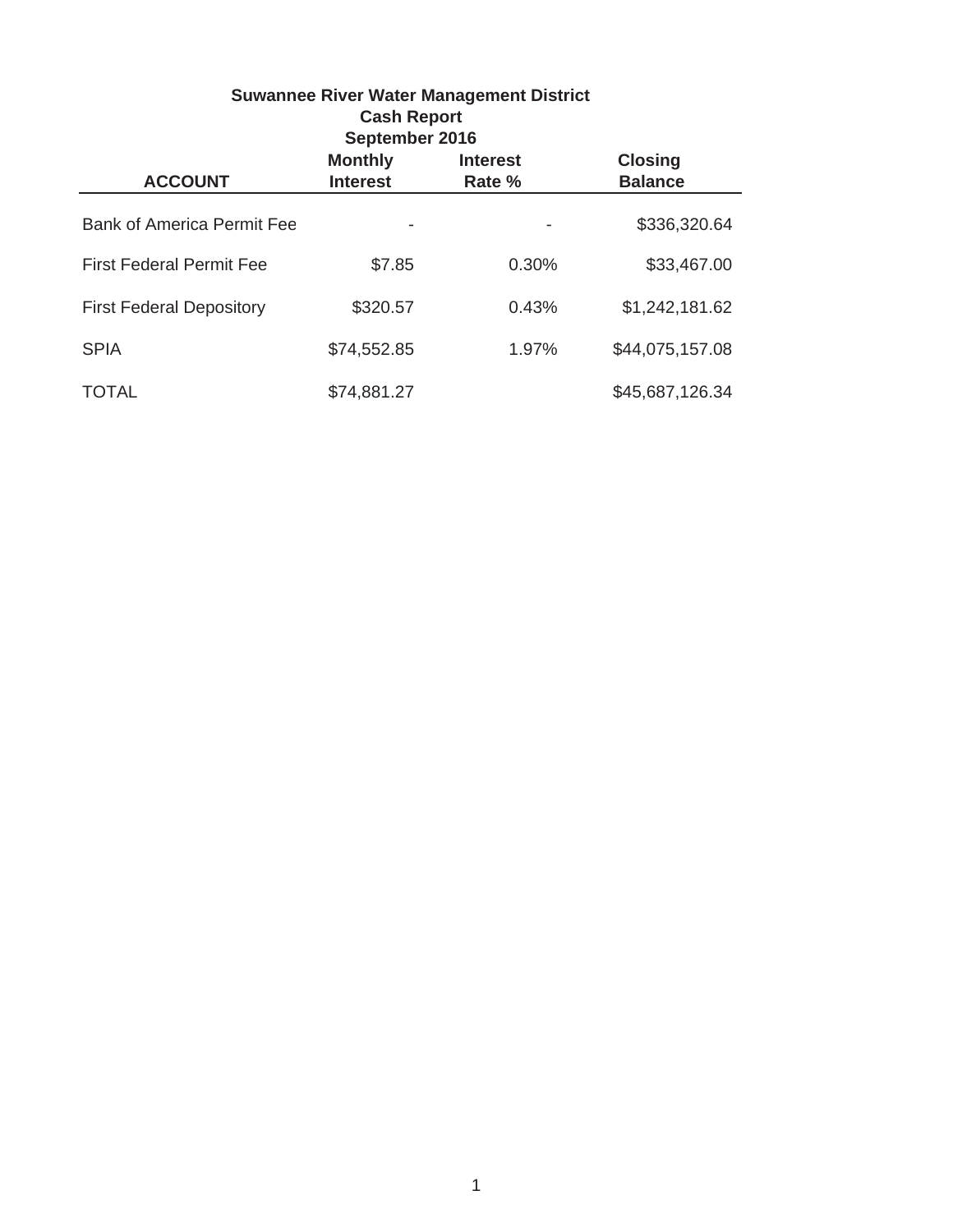#### **Suwannee River Water Management District Statement of Sources and Uses of Funds For the Month ending September 30, 2016 (Unaudited)**

|                            | <b>Current</b>   | <b>Actuals</b><br><b>Through</b> |   | Variance<br>(Under)/Over | <b>Actuals As A</b> |
|----------------------------|------------------|----------------------------------|---|--------------------------|---------------------|
|                            | <b>Budget</b>    | 9/30/2016                        |   | <b>Budget</b>            | % of Budget         |
| <b>Sources</b>             |                  |                                  |   |                          |                     |
| Ad Valorem Property Taxes  | \$5,580,000 \$   | 5,521,947                        | S | (58,053)                 | 99%                 |
| Intergovernmental Revenues | $$22,043,352$ \$ | 16,610,503                       |   | (5,432,849)              | 75%                 |
| Interest on Invested Funds | $$300,000$ \$    | 702.861                          |   | 402.861                  | 234%                |
| License and Permit Fees    | $$135.000$ \$    | 160.396                          |   | 25.396                   | 119%                |
| Other                      | \$405,600 \$     | 1,373,096                        |   | 967.496                  | 339%                |
| <b>Fund Balance</b>        | $$16,830,718$ \$ |                                  |   | (16,830,718)             | $0\%$               |
| <b>Total Sources</b>       | \$45,294,670 \$  | 24,368,804                       |   | (20, 925, 866)           | 54%                 |

|                                              | <b>Current</b>  |                     |                     | <b>Available</b> |           |                         |
|----------------------------------------------|-----------------|---------------------|---------------------|------------------|-----------|-------------------------|
|                                              | <b>Budget</b>   | <b>Expenditures</b> | <b>Encumbrances</b> | <b>Budget</b>    | %Expended | %Obligated <sup>2</sup> |
| <b>Uses</b>                                  |                 |                     |                     |                  |           |                         |
| Water Resources Planning and Monitoring      | $$9.766.226$ \$ | 6.211.494           | \$.<br>308          | 3.554.424<br>S.  | 64%       | 64%                     |
| Acquisition, Restoration and Public Works    | \$29,824,383    | 12,629,056          | 988                 | 17,194,339       | 42%       | 42%                     |
| Operation and Maintenance of Lands and Works | \$2,633,661     | 2.115.425           | 1.627               | 516,610          | 80%       | 80%                     |
| Regulation                                   | \$1,319,102     | 1.146.360           | 4,976               | 167.767          | 87%       | 87%                     |
| Outreach                                     | \$245,482       | 171.193             |                     | 74.289           | 70%       | 70%                     |
| Management and Administration                | \$1,505,816     | 1.438.669           | 12.793              | 54.354           | 96%       | 96%                     |
| <b>Total Uses</b>                            | \$45,294,670 \$ | 23.712.196          | 20.691              | \$21,561,782     | 52%       | 52%                     |

 $1$  Encumbrances represent unexpended balances of open purchase orders and contracts.

 $2$  Represents the sum of expenditures and encumbrances as a percentage of the available budget.

This financial statement is prepared as of September 30, 2016 and covers the interim period since the most recent audited financial statements.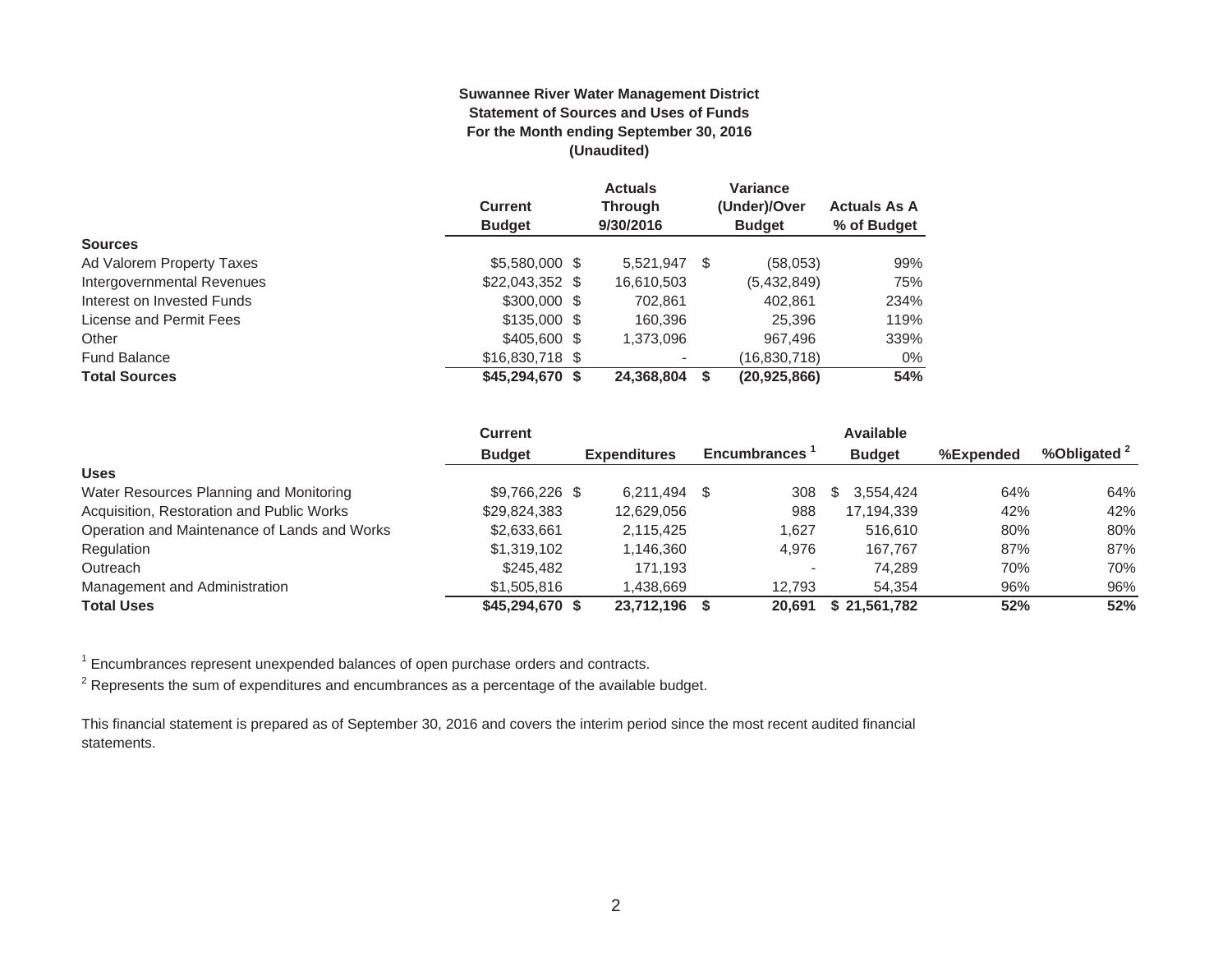| Recap of All Funds                   | $Y-T-D$<br><b>ACTUAL</b> | ENCUM.        | <b>ANNUAL</b><br><b>BUDGET</b> |
|--------------------------------------|--------------------------|---------------|--------------------------------|
| <b>REVENUES</b>                      |                          |               |                                |
| <b>TOTAL REVENUES</b>                | \$24,368,803.65          | \$0.00        | \$45,294,670.00                |
| <b>EXPENSES</b>                      |                          |               |                                |
| <b>TOTAL SALARIES AND BENEFITS</b>   | \$4,778,384.39           | \$0.00        | \$5,875,056.00                 |
| <b>TOTAL OTHER PERSONAL SERVICES</b> | \$11,389,173.84          | \$8,485.80    | \$26,076,555.00                |
| <b>TOTAL OPERATING EXPENSES</b>      | \$1,263,001.98           | \$12,205.29   | \$1,778,303.00                 |
| <b>TOTAL CAPITAL OUTLAY</b>          | \$316,085.93             | \$0.00        | \$279,054.00                   |
| <b>TOTAL FIXED CAPITAL OUTLAY</b>    | \$2,519,167.00           | \$0.00        | \$3,247,967.00                 |
| <b>TOTAL INTERAGENCY EXPENSES</b>    | \$3,446,383.37           | \$0.00        | \$8,037,735.00                 |
| <b>TOTAL RESERVES</b>                | \$0.00                   | \$0.00        | \$0.00                         |
| <b>TOTAL EXPENSES</b>                | \$23,712,196.51          | \$20,691.09   | \$45,294,670.00                |
| <b>NET INCOME</b>                    | \$656,607.14             | (\$20,691.09) | \$0.00                         |
| Fund 01: General Fund                | $Y-T-D$<br><b>ACTUAL</b> | <b>ENCUM.</b> | <b>ANNUAL</b><br><b>BUDGET</b> |
| <b>REVENUES</b>                      |                          |               |                                |
| <b>TOTAL REVENUES</b>                | \$4,962,958.54           | \$0.00        | \$9,569,837.00                 |
| <b>EXPENSES</b>                      |                          |               |                                |
| <b>TOTAL SALARIES AND BENEFITS</b>   | \$2,722,993.17           | \$0.00        | \$3,569,970.00                 |
| <b>TOTAL OTHER PERSONAL SERVICES</b> | \$1,529,428.21           | \$2,522.72    | \$3,646,258.00                 |
| <b>TOTAL OPERATING EXPENSES</b>      | \$810,443.22             | \$10,578.70   | \$1,261,744.00                 |
| <b>TOTAL CAPITAL OUTLAY</b>          | \$241,092.93             | \$0.00        | \$188,304.00                   |
| <b>TOTAL FIXED CAPITAL OUTLAY</b>    | \$0.00                   | \$0.00        | \$200,000.00                   |
| <b>TOTAL INTERAGENCY EXPENSES</b>    | \$917,226.15             | \$0.00        | \$703,561.00                   |
|                                      |                          |               |                                |
| <b>TOTAL RESERVES</b>                | \$0.00                   | \$0.00        | \$0.00                         |
| <b>TOTAL EXPENSES</b>                | \$6,221,183.68           | \$13,101.42   | \$9,569,837.00                 |

*\*Preparing for yearͲend; Budgeted Fund Balance and Carryover used at fiscal yearͲend*

| Fund 2: Emergency Management         | $Y-T-D$<br><b>ACTUAL</b> | <b>ENCUM.</b> | <b>ANNUAL</b><br><b>BUDGET</b> |
|--------------------------------------|--------------------------|---------------|--------------------------------|
|                                      |                          |               |                                |
| <b>REVENUES</b>                      |                          |               |                                |
| <b>TOTAL REVENUES</b>                | \$0.00                   | \$0.00        | \$0.00                         |
| <b>EXPENSES</b>                      |                          |               |                                |
| TOTAL SALARIES AND BENEFITS          | \$56,770.27              | \$0.00        | \$0.00                         |
| <b>TOTAL OTHER PERSONAL SERVICES</b> | \$6,665.35               | \$0.00        | \$0.00                         |
| <b>TOTAL OPERATING EXPENSES</b>      | \$1,214.23               | \$0.00        | \$0.00                         |
| <b>TOTAL CAPITAL OUTLAY</b>          | \$0.00                   | \$0.00        | \$0.00                         |
| TOTAL FIXED CAPITAL OUTLAY           | \$0.00                   | \$0.00        | \$0.00                         |
| <b>TOTAL INTERAGENCY EXPENSES</b>    | \$0.00                   | \$0.00        | \$0.00                         |
| <b>TOTAL RESERVES</b>                | \$0.00                   | \$0.00        | \$0.00                         |
| <b>TOTAL EXPENSES</b>                | \$64,649.85              | \$0.00        | \$0.00                         |
| <b>NET INCOME</b>                    | (564, 649.85)            | \$0.00        | \$0.00                         |

\*Expenditures as a result of TS Colin and Hurricane Hermine; Covered by General Fund District Revenues at fiscal year end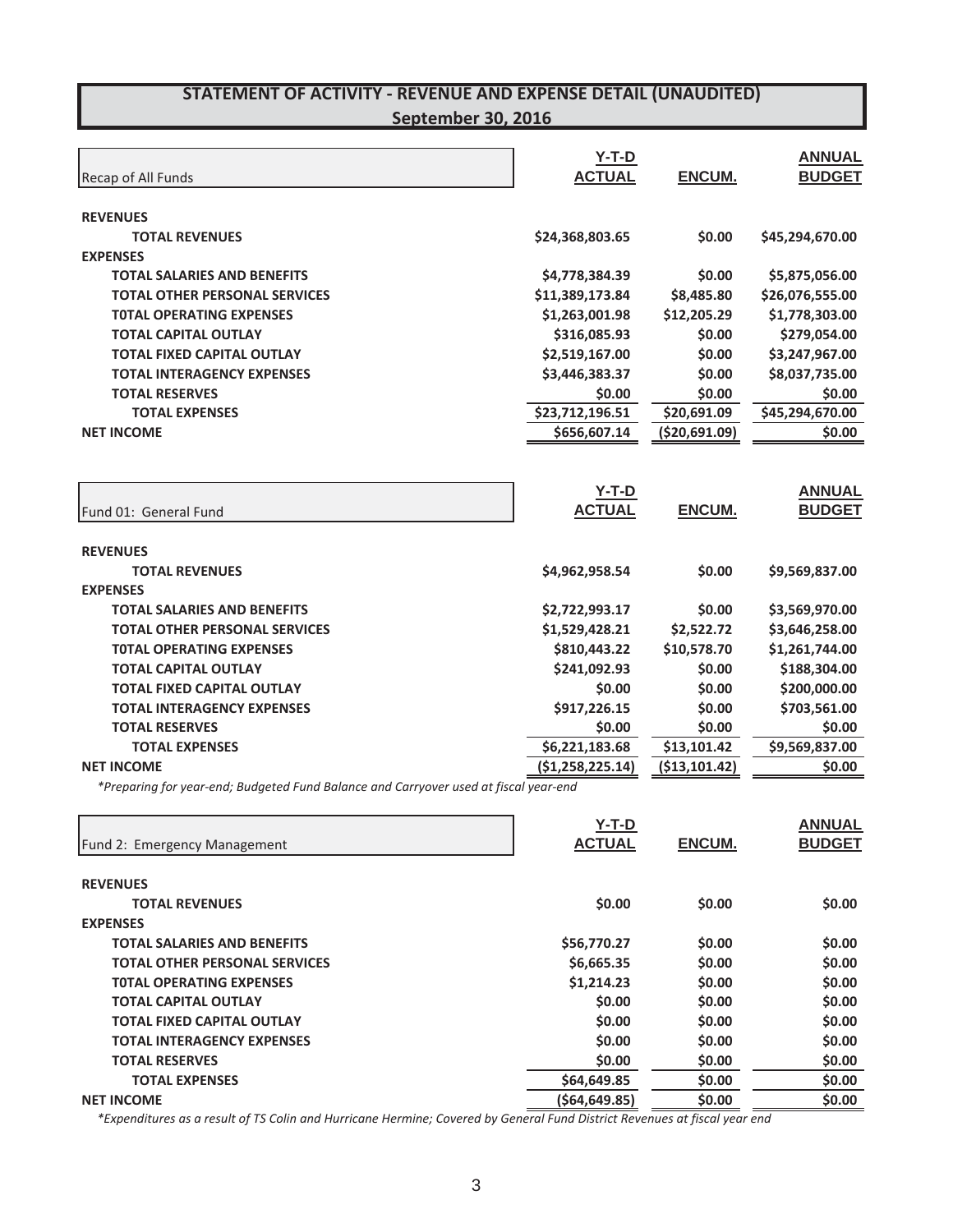| Fund 04: Ichetucknee Springs                                                         | $Y-T-D$<br><b>ACTUAL</b> | ENCUM.        | <b>ANNUAL</b><br><b>BUDGET</b> |
|--------------------------------------------------------------------------------------|--------------------------|---------------|--------------------------------|
| <b>REVENUES</b>                                                                      |                          |               |                                |
| <b>TOTAL REVENUES</b>                                                                | \$3,949,743.75           | \$0.00        | \$4,733,889.00                 |
| <b>EXPENSES</b>                                                                      |                          |               |                                |
| <b>TOTAL SALARIES AND BENEFITS</b>                                                   | \$0.00                   | \$0.00        | \$0.00                         |
| <b>TOTAL OTHER PERSONAL SERVICES</b>                                                 | \$4,160,946.12           | \$0.00        | \$4,733,889.00                 |
| <b>TOTAL OPERATING EXPENSES</b>                                                      | \$0.00                   | \$0.00        | \$0.00                         |
| <b>TOTAL CAPITAL OUTLAY</b>                                                          | \$0.00                   | \$0.00        | \$0.00                         |
| <b>TOTAL FIXED CAPITAL OUTLAY</b>                                                    | \$0.00                   | \$0.00        | \$0.00                         |
| <b>TOTAL INTERAGENCY EXPENSES</b>                                                    | \$0.00                   | \$0.00        | \$0.00                         |
| <b>TOTAL RESERVES</b>                                                                | \$0.00                   | \$0.00        | \$0.00                         |
| <b>TOTAL EXPENSES</b>                                                                | \$4,160,946.12           | \$0.00        | \$4,733,889.00                 |
| <b>NET INCOME</b>                                                                    | ( \$211, 202.37)         | \$0.00        | \$0.00                         |
| *Preparing for year-end; Budgeted Fund Balance and Carryover used at fiscal year-end |                          |               |                                |
|                                                                                      | $Y-T-D$                  |               | <b>ANNUAL</b>                  |
| Fund 05: Middle Suwannee                                                             | <b>ACTUAL</b>            | <b>ENCUM.</b> | <b>BUDGET</b>                  |
| <b>REVENUES</b>                                                                      |                          |               |                                |
| <b>TOTAL REVENUES</b>                                                                | \$327,263.90             | \$0.00        | \$996,000.00                   |
| <b>EXPENSES</b>                                                                      |                          |               |                                |
| <b>TOTAL SALARIES AND BENEFITS</b>                                                   | \$0.00                   | \$0.00        | \$0.00                         |
| <b>TOTAL OTHER PERSONAL SERVICES</b>                                                 | \$251,579.74             | \$0.00        | \$996,000.00                   |
| <b>TOTAL OPERATING EXPENSES</b>                                                      | \$75,684.16              | \$0.00        | \$0.00                         |
| <b>TOTAL CAPITAL OUTLAY</b>                                                          | \$0.00                   | \$0.00        | \$0.00                         |
| <b>TOTAL FIXED CAPITAL OUTLAY</b>                                                    | \$0.00                   | \$0.00        | \$0.00                         |
| <b>TOTAL INTERAGENCY EXPENSES</b>                                                    | \$0.00                   | \$0.00        | \$0.00                         |
| <b>TOTAL RESERVES</b>                                                                | \$0.00                   | \$0.00        | \$0.00                         |
| <b>TOTAL EXPENSES</b>                                                                | \$327,263.90             | \$0.00        | \$996,000.00                   |
| <b>NET INCOME</b>                                                                    | \$0.00                   | \$0.00        | \$0.00                         |
|                                                                                      |                          |               |                                |

| Fund 06: Springs Appropriation 2014-15 | Y-T-D<br><b>ACTUAL</b> | ENCUM. | <b>ANNUAL</b><br><b>BUDGET</b> |
|----------------------------------------|------------------------|--------|--------------------------------|
|                                        |                        |        |                                |
| <b>REVENUES</b>                        |                        |        |                                |
| <b>TOTAL REVENUES</b>                  | \$2,824,338.31         | \$0.00 | \$10,129,374.00                |
| <b>EXPENSES</b>                        |                        |        |                                |
| <b>TOTAL SALARIES AND BENEFITS</b>     | \$7,016.53             | \$0.00 | \$71,374.00                    |
| <b>TOTAL OTHER PERSONAL SERVICES</b>   | \$2,268,378.31         | \$0.00 | \$7,288,000.00                 |
| <b>TOTAL OPERATING EXPENSES</b>        | \$0.00                 | \$0.00 | \$0.00                         |
| <b>TOTAL CAPITAL OUTLAY</b>            | \$0.00                 | \$0.00 | \$0.00                         |
| <b>TOTAL FIXED CAPITAL OUTLAY</b>      | \$0.00                 | \$0.00 | \$0.00                         |
| <b>TOTAL INTERAGENCY EXPENSES</b>      | \$597,400.00           | \$0.00 | \$2,770,000.00                 |
| <b>TOTAL RESERVES</b>                  | \$0.00                 | \$0.00 | \$0.00                         |
| <b>TOTAL EXPENSES</b>                  | \$2,872,794.84         | \$0.00 | \$10,129,374.00                |
| <b>NET INCOME</b>                      | (548, 456.53)          | \$0.00 | \$0.00                         |

*\*Preparing for yearͲend; Budgeted Fund Balance and Carryover used at fiscal yearͲend*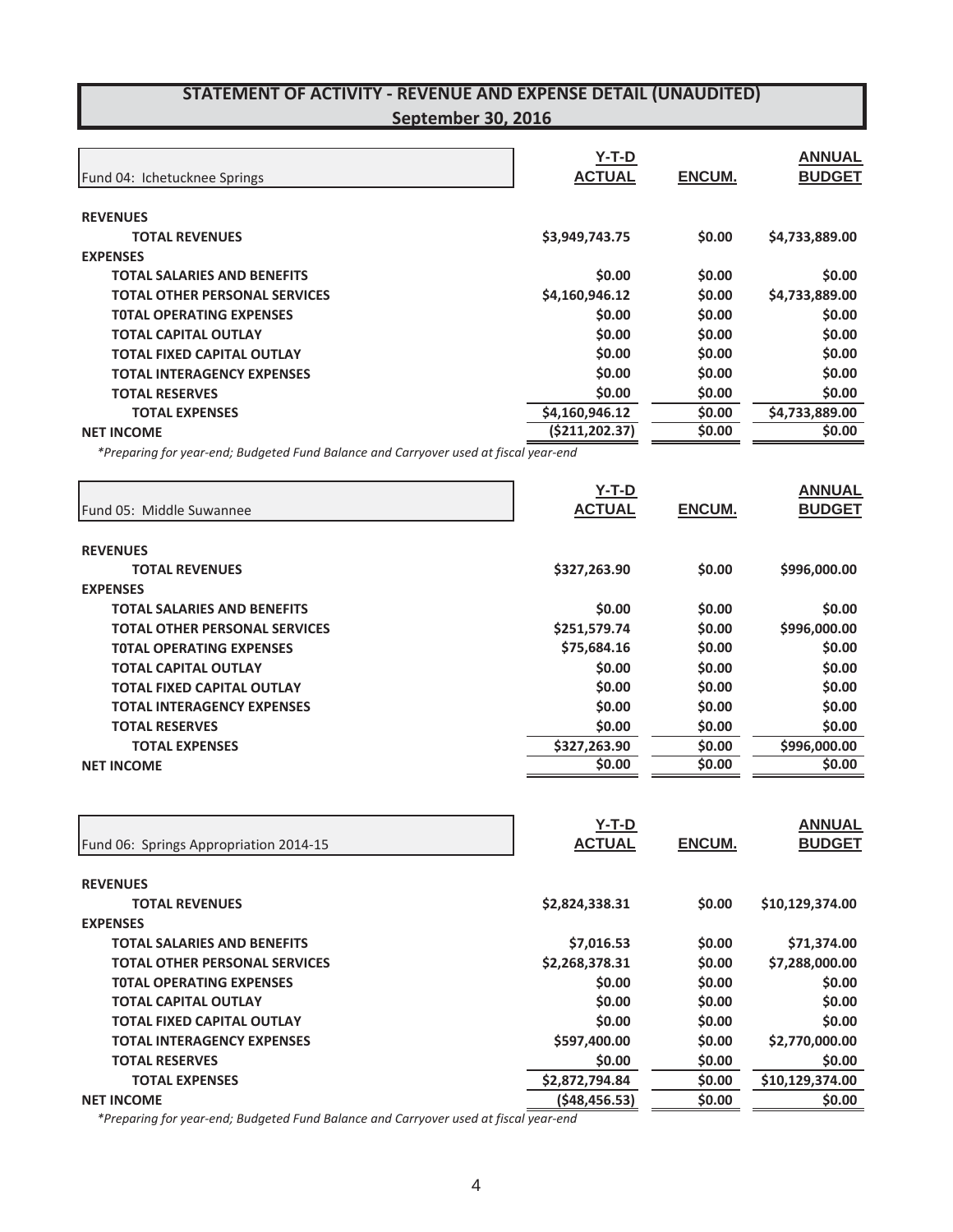| Fund 07: Local Revenue               | $Y-T-D$<br><b>ACTUAL</b> | <b>ENCUM.</b> | <b>ANNUAL</b><br><b>BUDGET</b> |
|--------------------------------------|--------------------------|---------------|--------------------------------|
| <b>REVENUES</b>                      |                          |               |                                |
| <b>TOTAL REVENUES</b>                | \$105,600.00             | \$0.00        | \$105,600.00                   |
| <b>EXPENSES</b>                      |                          |               |                                |
| TOTAL SALARIES AND BENEFITS          | \$0.00                   | \$0.00        | \$0.00                         |
| <b>TOTAL OTHER PERSONAL SERVICES</b> | \$0.00                   | \$0.00        | \$0.00                         |
| <b>TOTAL OPERATING EXPENSES</b>      | \$0.00                   | \$0.00        | \$0.00                         |
| <b>TOTAL CAPITAL OUTLAY</b>          | \$0.00                   | \$0.00        | \$0.00                         |
| <b>TOTAL FIXED CAPITAL OUTLAY</b>    | \$0.00                   | \$0.00        | \$0.00                         |
| <b>TOTAL INTERAGENCY EXPENSES</b>    | \$105,600.00             | \$0.00        | \$105,600.00                   |
| <b>TOTAL RESERVES</b>                | \$0.00                   | \$0.00        | \$0.00                         |
| <b>TOTAL EXPENSES</b>                | \$105,600.00             | \$0.00        | \$105,600.00                   |
| <b>NET INCOME</b>                    | \$0.00                   | \$0.00        | \$0.00                         |
| Fund 08: WMLTF / Springs             | $Y-T-D$<br><b>ACTUAL</b> | <b>ENCUM.</b> | <b>ANNUAL</b><br><b>BUDGET</b> |
| <b>REVENUES</b>                      |                          |               |                                |
| <b>TOTAL REVENUES</b>                | \$1,430,870.24           | \$0.00        | \$2,350,234.00                 |
| <b>EXPENSES</b>                      |                          |               |                                |
| <b>TOTAL SALARIES AND BENEFITS</b>   | \$503,353.52             | \$0.00        | \$465,124.00                   |
| <b>TOTAL OTHER PERSONAL SERVICES</b> | \$774,601.58             | \$987.50      | \$1,333,375.00                 |
| <b>TOTAL OPERATING EXPENSES</b>      | \$2,903.97               | \$0.00        | \$20,600.00                    |
| <b>TOTAL CAPITAL OUTLAY</b>          | \$0.00                   | \$0.00        | \$0.00                         |
| <b>TOTAL FIXED CAPITAL OUTLAY</b>    | \$0.00                   | \$0.00        | \$0.00                         |
| <b>TOTAL INTERAGENCY EXPENSES</b>    | \$399,161.32             | \$0.00        | \$531,135.00                   |
| <b>TOTAL RESERVES</b>                | \$0.00                   | \$0.00        | \$0.00                         |
| <b>TOTAL EXPENSES</b>                | \$1,680,020.39           | \$987.50      | \$2,350,234.00                 |
| <b>NET INCOME</b>                    | (\$249,150.15)           | (\$987.50)    | \$0.00                         |
|                                      |                          |               |                                |

*\*Preparing for yearͲend; Budgeted Fund Balance and Carryover used at fiscal yearͲend*

| Fund 10: Florida Forever & P-2000    | Y-T-D<br><b>ACTUAL</b> | ENCUM. | <b>ANNUAL</b><br><b>BUDGET</b> |
|--------------------------------------|------------------------|--------|--------------------------------|
|                                      |                        |        |                                |
| <b>REVENUES</b>                      |                        |        |                                |
| <b>TOTAL REVENUES</b>                | \$239,153.18           | \$0.00 | \$3,016,826.00                 |
| <b>EXPENSES</b>                      |                        |        |                                |
| <b>TOTAL SALARIES AND BENEFITS</b>   | \$5,212.91             | \$0.00 | \$41,826.00                    |
| <b>TOTAL OTHER PERSONAL SERVICES</b> | \$28,345.00            | \$0.00 | \$2,275,000.00                 |
| <b>TOTAL OPERATING EXPENSES</b>      | \$0.00                 | \$0.00 | \$0.00                         |
| <b>TOTAL CAPITAL OUTLAY</b>          | \$0.00                 | \$0.00 | \$0.00                         |
| TOTAL FIXED CAPITAL OUTLAY           | \$0.00                 | \$0.00 | \$700,000.00                   |
| <b>TOTAL INTERAGENCY EXPENSES</b>    | \$0.00                 | \$0.00 | \$0.00                         |
| <b>TOTAL RESERVES</b>                | \$0.00                 | \$0.00 | \$0.00                         |
| <b>TOTAL EXPENSES</b>                | \$33,557.91            | \$0.00 | \$3,016,826.00                 |
| <b>NET INCOME</b>                    | \$205,595.27           | \$0.00 | \$0.00                         |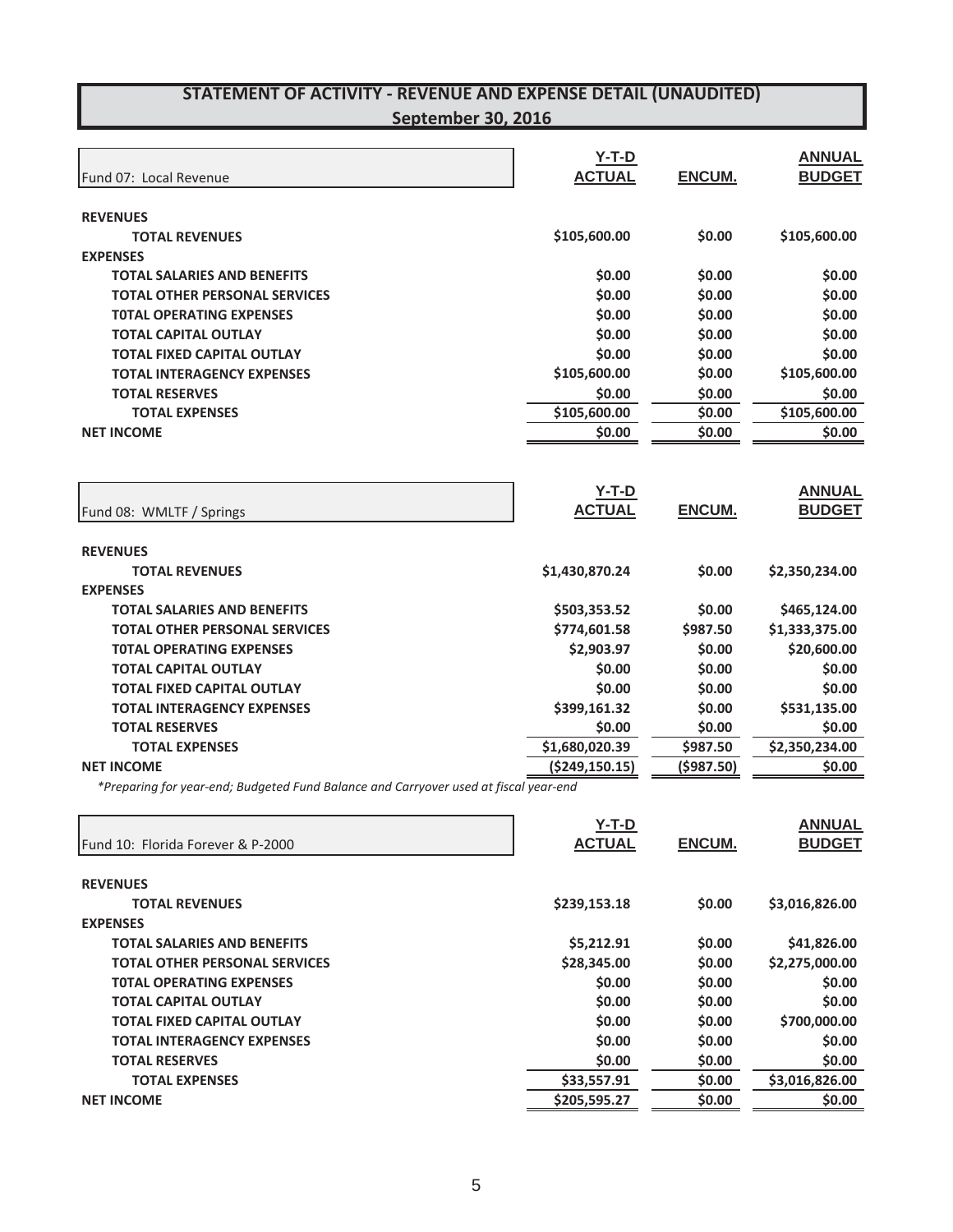|                                                            | $Y-T-D$        |               | <b>ANNUAL</b>  |
|------------------------------------------------------------|----------------|---------------|----------------|
| Fund 11: FEMA FY 2009                                      | <b>ACTUAL</b>  | ENCUM.        | <b>BUDGET</b>  |
|                                                            |                |               |                |
| <b>REVENUES</b>                                            |                |               |                |
| <b>TOTAL REVENUES</b>                                      | \$336.00       | \$0.00        | \$5,000.00     |
| <b>EXPENSES</b>                                            |                |               |                |
| <b>TOTAL SALARIES AND BENEFITS</b>                         | \$0.00         | \$0.00        | \$0.00         |
| <b>TOTAL OTHER PERSONAL SERVICES</b>                       | \$336.00       | \$0.00        | \$5,000.00     |
| <b>TOTAL OPERATING EXPENSES</b>                            | \$0.00         | \$0.00        | \$0.00         |
| <b>TOTAL CAPITAL OUTLAY</b>                                | \$0.00         | \$0.00        | \$0.00         |
| <b>TOTAL FIXED CAPITAL OUTLAY</b>                          | \$0.00         | \$0.00        | \$0.00         |
| <b>TOTAL INTERAGENCY EXPENSES</b>                          | \$0.00         | \$0.00        | \$0.00         |
| <b>TOTAL RESERVES</b>                                      | \$0.00         | \$0.00        | \$0.00         |
| <b>TOTAL EXPENSES</b>                                      | \$336.00       | \$0.00        | \$5,000.00     |
| <b>NET INCOME</b>                                          | \$0.00         | \$0.00        | \$0.00         |
|                                                            |                |               |                |
|                                                            |                |               |                |
|                                                            | $Y-T-D$        |               | <b>ANNUAL</b>  |
| Fund 12: DOT ETDM                                          | <b>ACTUAL</b>  | <b>ENCUM.</b> | <b>BUDGET</b>  |
|                                                            |                |               |                |
| <b>REVENUES</b>                                            |                |               |                |
| <b>TOTAL REVENUES</b>                                      | \$639.28       | \$0.00        | \$1,000.00     |
| <b>EXPENSES</b>                                            |                |               |                |
| <b>TOTAL SALARIES AND BENEFITS</b>                         | \$217.32       | \$0.00        | \$1,000.00     |
| <b>TOTAL OTHER PERSONAL SERVICES</b>                       | \$0.00         | \$0.00        | \$0.00         |
| <b>TOTAL OPERATING EXPENSES</b>                            | \$0.00         | \$0.00        | \$0.00         |
| <b>TOTAL CAPITAL OUTLAY</b>                                | \$0.00         | \$0.00        | \$0.00         |
| <b>TOTAL FIXED CAPITAL OUTLAY</b>                          | \$0.00         | \$0.00        | \$0.00         |
| <b>TOTAL INTERAGENCY EXPENSES</b>                          | \$0.00         | \$0.00        | \$0.00         |
| <b>TOTAL RESERVES</b>                                      | \$0.00         | \$0.00        | \$0.00         |
| <b>TOTAL EXPENSES</b>                                      | \$217.32       | \$0.00        | \$1,000.00     |
| <b>NET INCOME</b>                                          | \$421.96       | \$0.00        | \$0.00         |
|                                                            |                |               |                |
|                                                            |                |               |                |
|                                                            | Y-T-D          |               | <b>ANNUAL</b>  |
| Fund 13: WMLTF / Operations, Land Acquisition & Management | <b>ACTUAL</b>  | ENCUM.        | <b>BUDGET</b>  |
|                                                            |                |               |                |
| <b>REVENUES</b>                                            |                |               |                |
| <b>TOTAL REVENUES</b>                                      | \$1,381,155.27 | \$0.00        | \$2,396,357.00 |
| <b>EXPENSES</b>                                            |                |               |                |
| <b>TOTAL SALARIES AND BENEFITS</b>                         | \$539,845.70   | \$0.00        | \$728,648.00   |
| <b>TOTAL OTHER PERSONAL SERVICES</b>                       | \$701,333.51   | \$0.00        | \$994,000.00   |
| <b>TOTAL OPERATING EXPENSES</b>                            | \$348,576.33   | \$1,626.59    | \$423,209.00   |
| <b>TOTAL CAPITAL OUTLAY</b>                                | \$0.00         | \$0.00        | \$15,000.00    |
| <b>TOTAL FIXED CAPITAL OUTLAY</b>                          | \$0.00         | \$0.00        | \$0.00         |
| <b>TOTAL INTERAGENCY EXPENSES</b>                          | \$158,932.81   | \$0.00        | \$235,500.00   |
| <b>TOTAL RESERVES</b>                                      | \$0.00         | \$0.00        | \$0.00         |

*\*Preparing for yearͲend; Budgeted Fund Transfers used at fiscal yearͲend*

**NET INCOME** (\$367,533.08)  $(5367,533.08)$   $(51,626.59)$  \$0.00

**TOTAL EXPENSES** \$1,748,688.35 \$1,626.59 \$2,396,357.00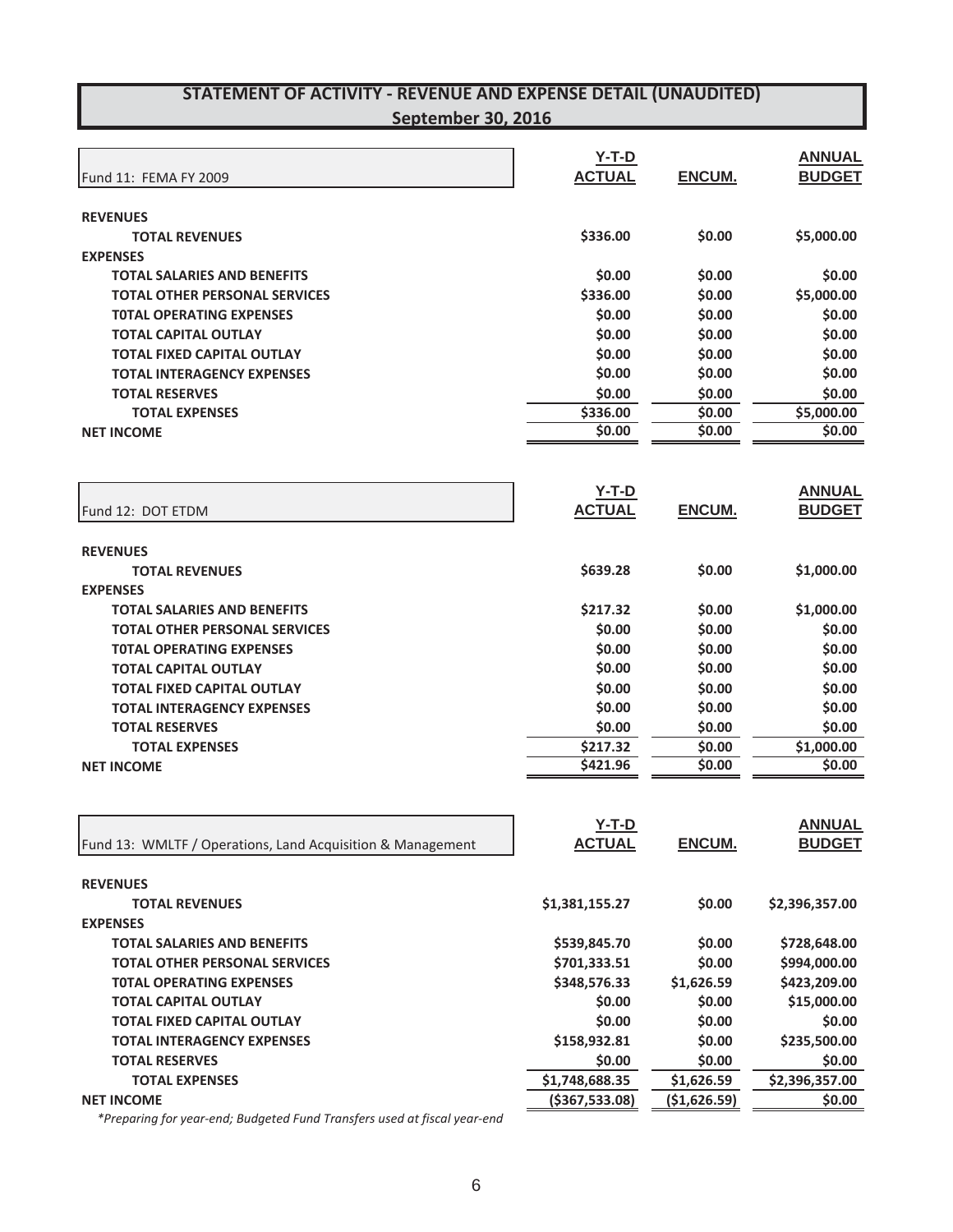|                                      | Y-T-D            |               | <b>ANNUAL</b> |
|--------------------------------------|------------------|---------------|---------------|
| Fund 15: ERP & Wetlands              | <b>ACTUAL</b>    | <b>ENCUM.</b> | <b>BUDGET</b> |
| <b>REVENUES</b>                      |                  |               |               |
| <b>TOTAL REVENUES</b>                | \$527,057.80     | \$0.00        | \$766,656.00  |
| <b>EXPENSES</b>                      |                  |               |               |
| <b>TOTAL SALARIES AND BENEFITS</b>   | \$608,580.99     | \$0.00        | \$564,906.00  |
| <b>TOTAL OTHER PERSONAL SERVICES</b> | \$72,203.91      | \$4,975.58    | \$58,000.00   |
| <b>TOTAL OPERATING EXPENSES</b>      | \$14,241.63      | \$0.00        | \$49,000.00   |
| <b>TOTAL CAPITAL OUTLAY</b>          | \$74,993.00      | \$0.00        | \$75,750.00   |
| <b>TOTAL FIXED CAPITAL OUTLAY</b>    | \$0.00           | \$0.00        | \$0.00        |
| <b>TOTAL INTERAGENCY EXPENSES</b>    | \$18,000.00      | \$0.00        | \$19,000.00   |
| <b>TOTAL RESERVES</b>                | \$0.00           | \$0.00        | \$0.00        |
| <b>TOTAL EXPENSES</b>                | \$788,019.53     | \$4,975.58    | \$766,656.00  |
| <b>NET INCOME</b>                    | ( \$260, 961.73) | (54, 975.58)  | \$0.00        |

\*Excess to be covered by General Fund District Revenues and Budgeted Fund Balance and Carryover used at fiscal year-end

|                                      | Y-T-D         |               | <b>ANNUAL</b> |
|--------------------------------------|---------------|---------------|---------------|
| Fund 16: Water Well Permitting       | <b>ACTUAL</b> | <b>ENCUM.</b> | <b>BUDGET</b> |
| <b>REVENUES</b>                      |               |               |               |
| <b>TOTAL REVENUES</b>                | \$71,173.54   | \$0.00        | \$132,402.00  |
| <b>EXPENSES</b>                      |               |               |               |
| <b>TOTAL SALARIES AND BENEFITS</b>   | \$90,899.73   | \$0.00        | \$113,402.00  |
| <b>TOTAL OTHER PERSONAL SERVICES</b> | \$0.00        | \$0.00        | \$14,500.00   |
| <b>TOTAL OPERATING EXPENSES</b>      | \$2,088.48    | \$0.00        | \$4,500.00    |
| <b>TOTAL CAPITAL OUTLAY</b>          | \$0.00        | \$0.00        | \$0.00        |
| TOTAL FIXED CAPITAL OUTLAY           | \$0.00        | \$0.00        | \$0.00        |
| <b>TOTAL INTERAGENCY EXPENSES</b>    | \$0.00        | \$0.00        | \$0.00        |
| <b>TOTAL RESERVES</b>                | \$0.00        | \$0.00        | \$0.00        |
| <b>TOTAL EXPENSES</b>                | \$92,988.21   | \$0.00        | \$132,402.00  |
| <b>NET INCOME</b>                    | (521, 814.67) | \$0.00        | \$0.00        |

\*Excess to be covered by General Fund District Revenues and Budgeted Fund Balance and Carryover used at fiscal year-end

|                                      | $Y-T-D$          |        | <b>ANNUAL</b> |
|--------------------------------------|------------------|--------|---------------|
| Fund 17: Water Use Permitting        | <b>ACTUAL</b>    | ENCUM. | <b>BUDGET</b> |
| <b>REVENUES</b>                      |                  |        |               |
| <b>TOTAL REVENUES</b>                | \$52,400.00      | \$0.00 | \$342,558.00  |
| <b>EXPENSES</b>                      |                  |        |               |
| <b>TOTAL SALARIES AND BENEFITS</b>   | \$208,279.19     | \$0.00 | \$297,808.00  |
| <b>TOTAL OTHER PERSONAL SERVICES</b> | \$1,501.50       | \$0.00 | \$25,500.00   |
| <b>TOTAL OPERATING EXPENSES</b>      | \$7,790.97       | \$0.00 | \$19,250.00   |
| <b>TOTAL CAPITAL OUTLAY</b>          | \$0.00           | \$0.00 | \$0.00        |
| TOTAL FIXED CAPITAL OUTLAY           | \$0.00           | \$0.00 | \$0.00        |
| <b>TOTAL INTERAGENCY EXPENSES</b>    | \$0.00           | \$0.00 | \$0.00        |
| <b>TOTAL RESERVES</b>                | \$0.00           | \$0.00 | \$0.00        |
| <b>TOTAL EXPENSES</b>                | \$217,571.66     | \$0.00 | \$342,558.00  |
| <b>NET INCOME</b>                    | ( \$165, 171.66) | \$0.00 | \$0.00        |

\*Excess to be covered by General Fund District Revenues and Budgeted Fund Balance and Carryover used at fiscal year-end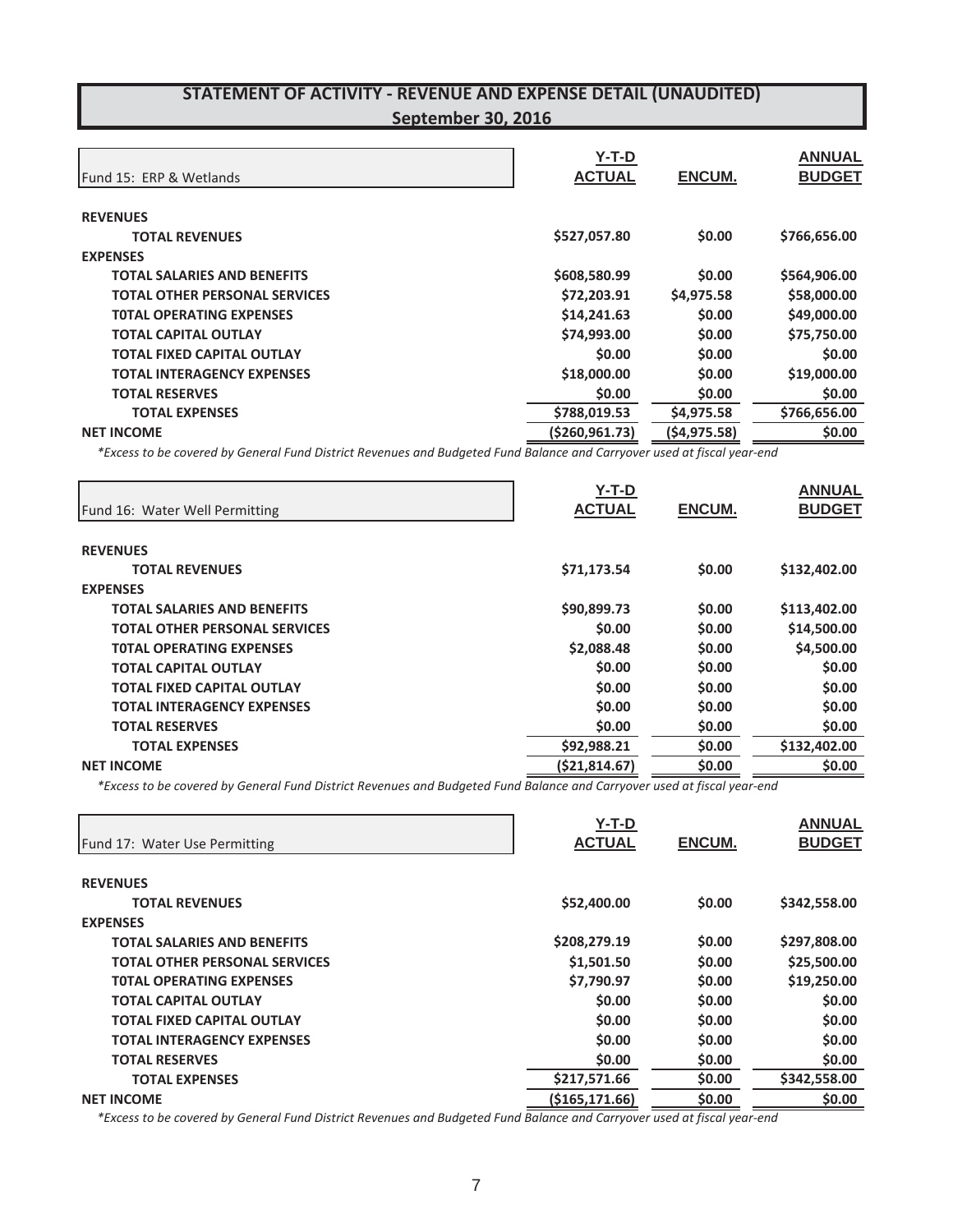| Fund 19: DOT Mitigation                               | <b>Y-T-D</b><br><b>ACTUAL</b> | ENCUM.           | <b>ANNUAL</b><br><b>BUDGET</b> |
|-------------------------------------------------------|-------------------------------|------------------|--------------------------------|
| <b>REVENUES</b>                                       |                               |                  |                                |
| <b>TOTAL REVENUES</b>                                 | \$3,970,462.89                | \$0.00           | \$4,070,998.00                 |
| <b>EXPENSES</b><br><b>TOTAL SALARIES AND BENEFITS</b> |                               |                  |                                |
| <b>TOTAL OTHER PERSONAL SERVICES</b>                  | \$16,203.14<br>\$430,321.38   | \$0.00<br>\$0.00 | \$20,998.00<br>\$1,702,033.00  |
| <b>TOTAL OPERATING EXPENSES</b>                       | \$44.00                       | \$0.00           | \$0.00                         |
| <b>TOTAL CAPITAL OUTLAY</b>                           | \$0.00                        | \$0.00           | \$0.00                         |
| <b>TOTAL FIXED CAPITAL OUTLAY</b>                     | \$2,519,167.00                | \$0.00           | \$2,347,967.00                 |
| <b>TOTAL INTERAGENCY EXPENSES</b>                     | \$0.00                        | \$0.00           | \$0.00                         |
| <b>TOTAL RESERVES</b>                                 | \$0.00                        | \$0.00           | \$0.00                         |
| <b>TOTAL EXPENSES</b>                                 | \$2,965,735.52                | \$0.00           | \$4,070,998.00                 |
| <b>NET INCOME</b>                                     | \$1,004,727.37                | \$0.00           | \$0.00                         |
|                                                       | $Y-T-D$                       |                  | <b>ANNUAL</b>                  |
| Fund 29: SRP                                          | <b>ACTUAL</b>                 | <b>ENCUM.</b>    | <b>BUDGET</b>                  |
|                                                       |                               |                  |                                |
| <b>REVENUES</b>                                       |                               |                  |                                |
| <b>TOTAL REVENUES</b>                                 | \$133,049.74                  | \$0.00           | \$175,000.00                   |
| <b>EXPENSES</b>                                       |                               |                  |                                |
| <b>TOTAL SALARIES AND BENEFITS</b>                    | \$0.00                        | \$0.00           | \$0.00                         |
| <b>TOTAL OTHER PERSONAL SERVICES</b>                  | \$0.00                        | \$0.00           | \$0.00                         |
| <b>TOTAL OPERATING EXPENSES</b>                       | \$0.00                        | \$0.00           | \$0.00                         |
| <b>TOTAL CAPITAL OUTLAY</b>                           | \$0.00                        | \$0.00           | \$0.00                         |
| <b>TOTAL FIXED CAPITAL OUTLAY</b>                     | \$0.00                        | \$0.00           | \$0.00                         |
| <b>TOTAL INTERAGENCY EXPENSES</b>                     | \$125,092.38                  | \$0.00           | \$175,000.00                   |
| <b>TOTAL RESERVES</b>                                 | \$0.00                        | \$0.00           | \$0.00                         |
| <b>TOTAL EXPENSES</b>                                 | \$125,092.38                  | \$0.00           | \$175,000.00                   |
| <b>NET INCOME</b>                                     | \$7,957.36                    | \$0.00           | \$0.00                         |
|                                                       | $Y-T-D$                       |                  | <b>ANNUAL</b>                  |
| Fund 33: PCS Mitigation                               | <b>ACTUAL</b>                 | ENCUM.           | <b>BUDGET</b>                  |
|                                                       |                               |                  |                                |
| <b>REVENUES</b>                                       | \$1,670.12                    | \$0.00           | \$0.00                         |
| <b>TOTAL REVENUES</b><br><b>EXPENSES</b>              |                               |                  |                                |
| <b>TOTAL SALARIES AND BENEFITS</b>                    | \$0.00                        | \$0.00           | \$0.00                         |
| <b>TOTAL OTHER PERSONAL SERVICES</b>                  | \$0.00                        | \$0.00           | \$0.00                         |
| <b>TOTAL OPERATING EXPENSES</b>                       | \$0.00                        | \$0.00           | \$0.00                         |
| <b>TOTAL CAPITAL OUTLAY</b>                           | \$0.00                        | \$0.00           | \$0.00                         |
| <b>TOTAL FIXED CAPITAL OUTLAY</b>                     | \$0.00                        | \$0.00           | \$0.00                         |
| <b>TOTAL INTERAGENCY EXPENSES</b>                     | \$0.00                        | \$0.00           | \$0.00                         |
| <b>TOTAL RESERVES</b>                                 | \$0.00                        | \$0.00           | \$0.00                         |
| <b>TOTAL EXPENSES</b>                                 | \$0.00                        | \$0.00           | \$0.00                         |
| <b>NET INCOME</b>                                     | \$1,670.12                    | \$0.00           | \$0.00                         |
|                                                       |                               |                  |                                |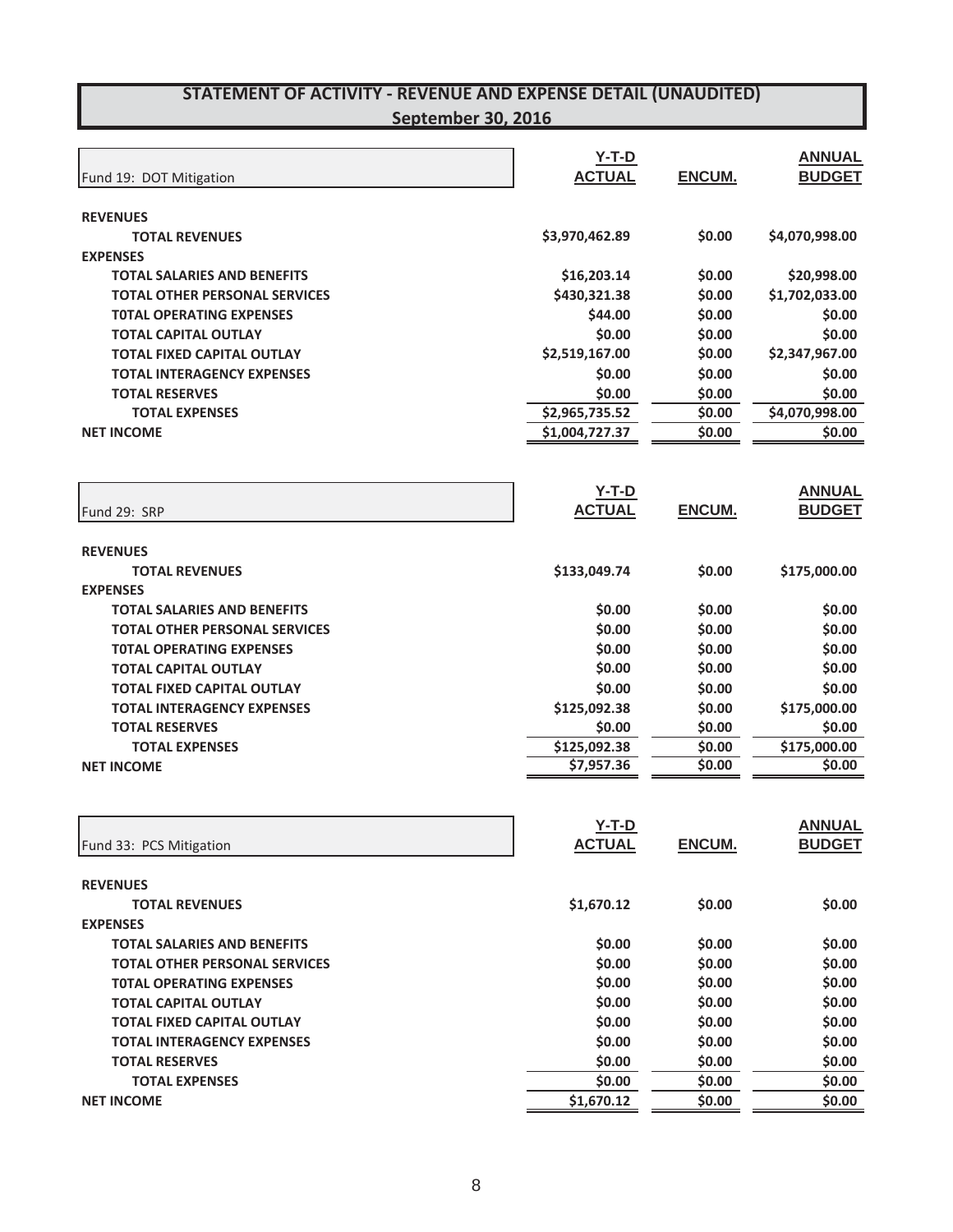| Fund 45: FEMA FY 2010                          | $Y-T-D$<br><b>ACTUAL</b> | ENCUM.           | <b>ANNUAL</b><br><b>BUDGET</b> |
|------------------------------------------------|--------------------------|------------------|--------------------------------|
| <b>REVENUES</b>                                |                          |                  |                                |
| <b>TOTAL REVENUES</b>                          | \$15,150.00              | \$0.00           | \$5,000.00                     |
| <b>EXPENSES</b>                                |                          |                  |                                |
| <b>TOTAL SALARIES AND BENEFITS</b>             | \$0.00                   | \$0.00           | \$0.00                         |
| <b>TOTAL OTHER PERSONAL SERVICES</b>           | \$15,150.00              | \$0.00           | \$5,000.00                     |
| <b>TOTAL OPERATING EXPENSES</b>                | \$0.00                   | \$0.00           | \$0.00                         |
| <b>TOTAL CAPITAL OUTLAY</b>                    | \$0.00                   | \$0.00           | \$0.00                         |
| <b>TOTAL FIXED CAPITAL OUTLAY</b>              | \$0.00                   | \$0.00           | \$0.00                         |
| <b>TOTAL INTERAGENCY EXPENSES</b>              | \$0.00                   | \$0.00           | \$0.00                         |
| <b>TOTAL RESERVES</b>                          | \$0.00                   | \$0.00           | \$0.00                         |
| <b>TOTAL EXPENSES</b>                          | \$15,150.00              | \$0.00           | \$5,000.00                     |
| <b>NET INCOME</b>                              | \$0.00                   | \$0.00           | \$0.00                         |
|                                                |                          |                  |                                |
|                                                | $Y-T-D$                  |                  | <b>ANNUAL</b>                  |
| Fund 48: FEMA FY 2011                          | <b>ACTUAL</b>            | <b>ENCUM.</b>    | <b>BUDGET</b>                  |
|                                                |                          |                  |                                |
| <b>REVENUES</b>                                |                          |                  |                                |
| <b>TOTAL REVENUES</b>                          | \$156,075.00             | \$0.00           | \$250,000.00                   |
| <b>EXPENSES</b>                                |                          |                  |                                |
| <b>TOTAL SALARIES AND BENEFITS</b>             | \$0.00                   | \$0.00           | \$0.00                         |
| <b>TOTAL OTHER PERSONAL SERVICES</b>           | \$156,075.00             | \$0.00           | \$250,000.00                   |
| <b>TOTAL OPERATING EXPENSES</b>                | \$0.00                   | \$0.00           | \$0.00                         |
| <b>TOTAL CAPITAL OUTLAY</b>                    | \$0.00                   | \$0.00           | \$0.00                         |
| <b>TOTAL FIXED CAPITAL OUTLAY</b>              | \$0.00                   | \$0.00           | \$0.00                         |
| <b>TOTAL INTERAGENCY EXPENSES</b>              | \$0.00                   | \$0.00           | \$0.00                         |
| <b>TOTAL RESERVES</b>                          | \$0.00                   | \$0.00           | \$0.00                         |
| <b>TOTAL EXPENSES</b>                          | \$156,075.00             | \$0.00           | \$250,000.00                   |
| <b>NET INCOME</b>                              | \$0.00                   | \$0.00           | \$0.00                         |
|                                                | $Y-T-D$                  |                  | <b>ANNUAL</b>                  |
| Fund 51: District Ag Cost Share                | <b>ACTUAL</b>            | ENCUM.           | <b>BUDGET</b>                  |
| <b>REVENUES</b>                                |                          |                  |                                |
| <b>TOTAL REVENUES</b>                          | \$1,317,902.38           | \$0.00           | \$1,340,000.00                 |
| <b>EXPENSES</b>                                |                          |                  |                                |
| <b>TOTAL SALARIES AND BENEFITS</b>             | \$0.00                   | \$0.00           | \$0.00                         |
| <b>TOTAL OTHER PERSONAL SERVICES</b>           | \$109,881.55             | \$0.00           | \$1,300,000.00                 |
| <b>TOTAL OPERATING EXPENSES</b>                | \$0.00                   | \$0.00           | \$0.00                         |
| <b>TOTAL CAPITAL OUTLAY</b>                    | \$0.00                   | \$0.00           | \$0.00                         |
| <b>TOTAL FIXED CAPITAL OUTLAY</b>              | \$0.00                   | \$0.00           | \$0.00                         |
|                                                | \$0.00                   |                  | \$40,000.00                    |
| <b>TOTAL INTERAGENCY EXPENSES</b>              | \$0.00                   | \$0.00<br>\$0.00 | \$0.00                         |
| <b>TOTAL RESERVES</b><br><b>TOTAL EXPENSES</b> | \$109,881.55             |                  |                                |
| <b>NET INCOME</b>                              | \$1,208,020.83           | \$0.00<br>\$0.00 | \$1,340,000.00<br>\$0.00       |
|                                                |                          |                  |                                |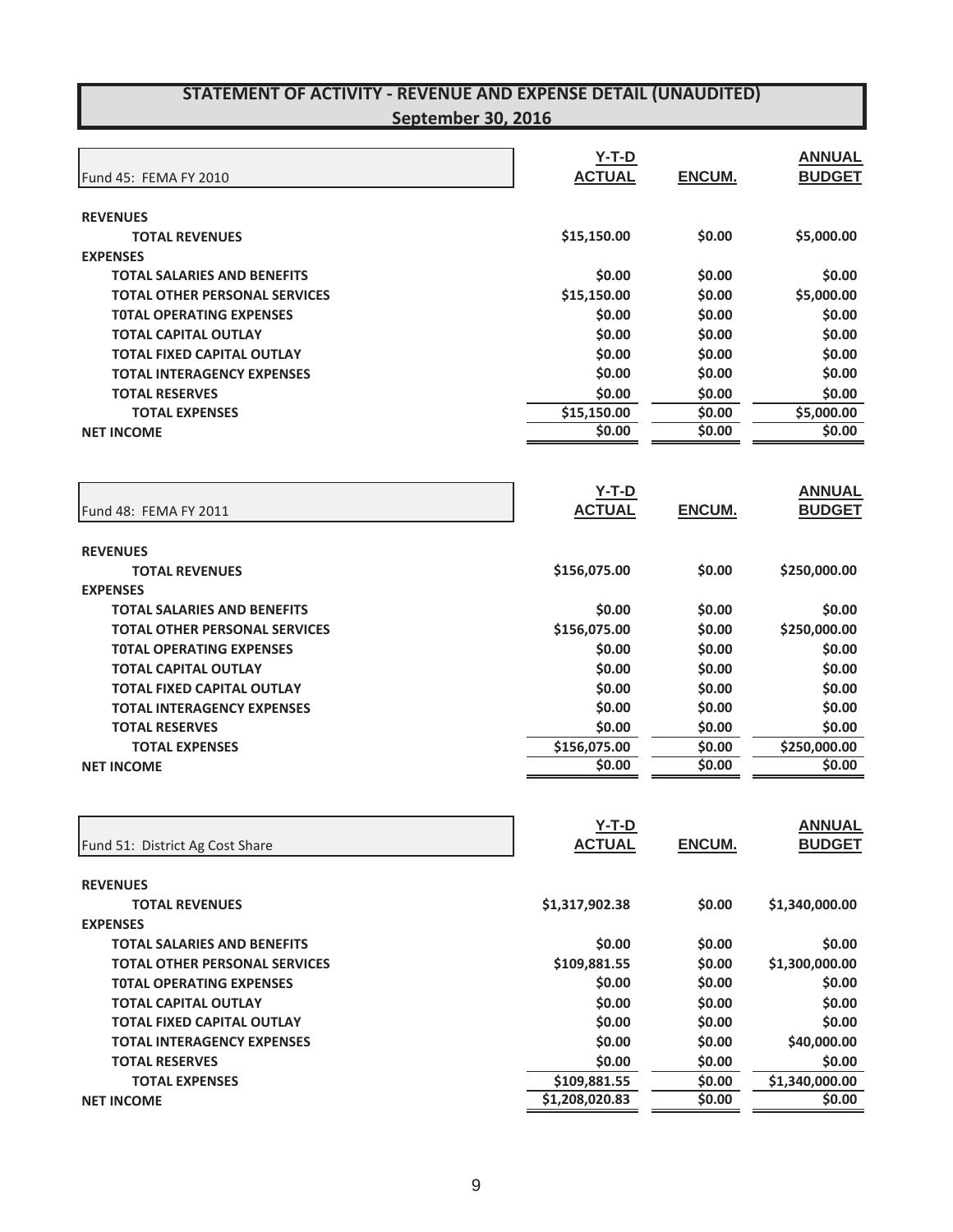| Fund 52: DACS                        | $Y-T-D$<br><b>ACTUAL</b> | <b>ENCUM.</b> | <b>ANNUAL</b><br><b>BUDGET</b> |
|--------------------------------------|--------------------------|---------------|--------------------------------|
| <b>REVENUES</b>                      |                          |               |                                |
| <b>TOTAL REVENUES</b>                | \$0.00                   | \$0.00        | \$250,000.00                   |
| <b>EXPENSES</b>                      |                          |               |                                |
| <b>TOTAL SALARIES AND BENEFITS</b>   | \$0.00                   | \$0.00        | \$0.00                         |
| <b>TOTAL OTHER PERSONAL SERVICES</b> | \$0.00                   | \$0.00        | \$250,000.00                   |
| <b>TOTAL OPERATING EXPENSES</b>      | \$0.00                   | \$0.00        | \$0.00                         |
| <b>TOTAL CAPITAL OUTLAY</b>          | \$0.00                   | \$0.00        | \$0.00                         |
| <b>TOTAL FIXED CAPITAL OUTLAY</b>    | \$0.00                   | \$0.00        | \$0.00                         |
| <b>TOTAL INTERAGENCY EXPENSES</b>    | \$0.00                   | \$0.00        | \$0.00                         |
| <b>TOTAL RESERVES</b>                | \$0.00                   | \$0.00        | \$0.00                         |
| <b>TOTAL EXPENSES</b>                | \$0.00                   | \$0.00        | \$250,000.00                   |
| <b>NET INCOME</b>                    | \$0.00                   | \$0.00        | \$0.00                         |
|                                      |                          |               |                                |
|                                      | $Y-T-D$                  |               | <b>ANNUAL</b>                  |
| Fund 53: District River Cost Share   | <b>ACTUAL</b>            | <b>ENCUM.</b> | <b>BUDGET</b>                  |
|                                      |                          |               |                                |
| <b>REVENUES</b>                      |                          |               |                                |
| <b>TOTAL REVENUES</b>                | \$2,028,776.93           | \$0.00        | \$2,007,500.00                 |
| <b>EXPENSES</b>                      |                          |               |                                |
| <b>TOTAL SALARIES AND BENEFITS</b>   | \$0.00                   | \$0.00        | \$0.00                         |
| <b>TOTAL OTHER PERSONAL SERVICES</b> | \$20,635.42              | \$0.00        | \$0.00                         |
| <b>TOTAL OPERATING EXPENSES</b>      | \$14.99                  | \$0.00        | \$0.00                         |
| <b>TOTAL CAPITAL OUTLAY</b>          | \$0.00                   | \$0.00        | \$0.00                         |
| <b>TOTAL FIXED CAPITAL OUTLAY</b>    | \$0.00                   | \$0.00        | \$0.00                         |
| <b>TOTAL INTERAGENCY EXPENSES</b>    | \$1,124,970.71           | \$0.00        | \$2,007,500.00                 |
| <b>TOTAL RESERVES</b>                | \$0.00                   | \$0.00        | \$0.00                         |
| <b>TOTAL EXPENSES</b>                | \$1,145,621.12           | \$0.00        | \$2,007,500.00                 |
| <b>NET INCOME</b>                    | \$883,155.81             | \$0.00        | \$0.00                         |
|                                      |                          |               |                                |
|                                      | $Y-T-D$                  |               | <b>ANNUAL</b>                  |
| Fund 54: FEMA FY 2012                | <b>ACTUAL</b>            | ENCUM.        | <b>BUDGET</b>                  |
| <b>REVENUES</b>                      |                          |               |                                |
| <b>TOTAL REVENUES</b>                | \$654,137.51             | \$0.00        | \$150,000.00                   |
| <b>EXPENSES</b>                      |                          |               |                                |
| <b>TOTAL SALARIES AND BENEFITS</b>   | \$0.00                   | \$0.00        | \$0.00                         |
| <b>TOTAL OTHER PERSONAL SERVICES</b> | \$654,137.51             | \$0.00        | \$150,000.00                   |
| <b>TOTAL OPERATING EXPENSES</b>      | \$0.00                   | \$0.00        | \$0.00                         |
| <b>TOTAL CAPITAL OUTLAY</b>          | \$0.00                   | \$0.00        | \$0.00                         |
| <b>TOTAL FIXED CAPITAL OUTLAY</b>    | \$0.00                   | \$0.00        | \$0.00                         |
| <b>TOTAL INTERAGENCY EXPENSES</b>    | \$0.00                   | \$0.00        | \$0.00                         |
| <b>TOTAL RESERVES</b>                | \$0.00                   | \$0.00        | \$0.00                         |
| <b>TOTAL EXPENSES</b>                | \$654,137.51             | \$0.00        | \$150,000.00                   |
| <b>NET INCOME</b>                    | \$0.00                   | \$0.00        | \$0.00                         |
|                                      |                          |               |                                |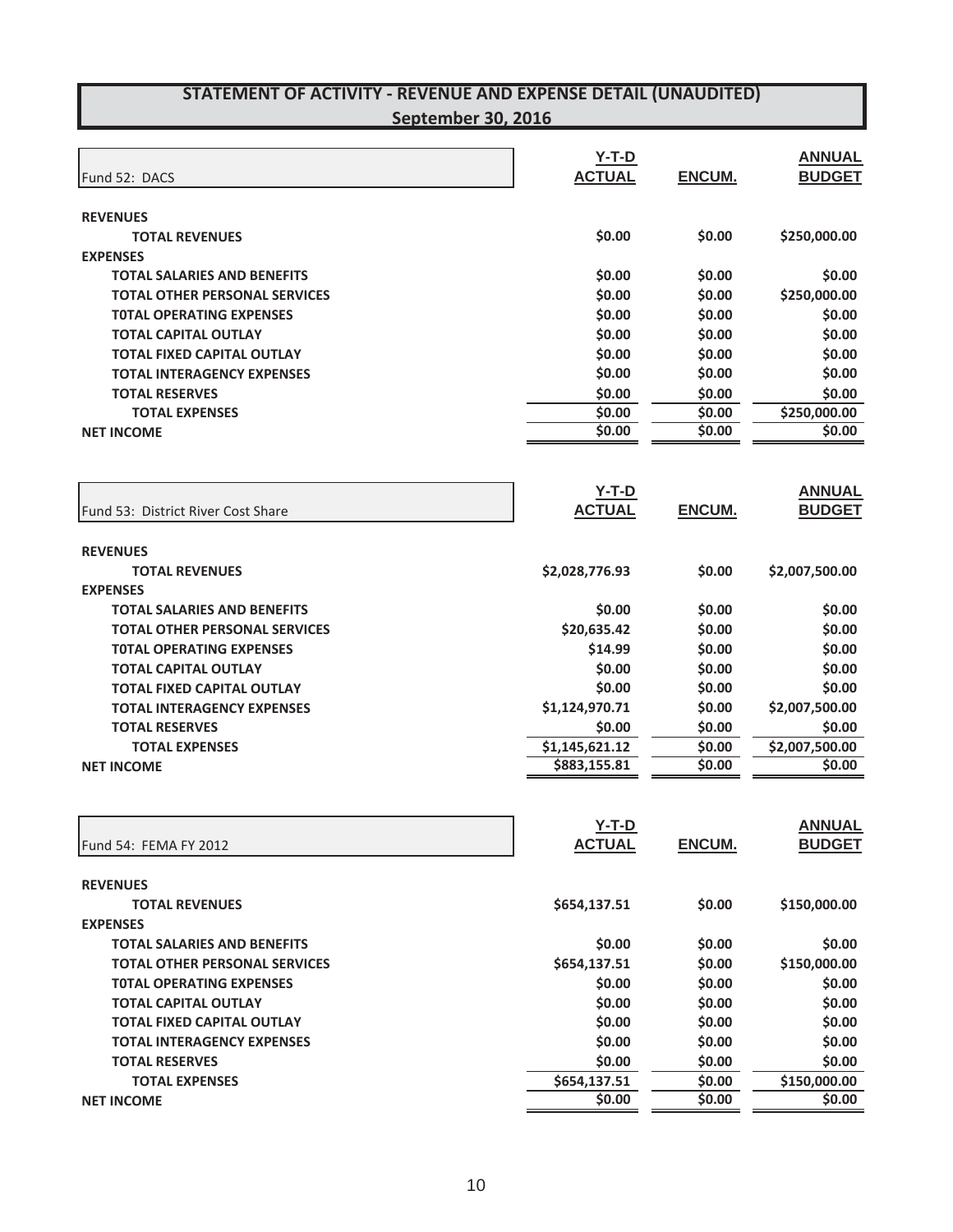| Fund 55: FEMA FY 2013                | $Y-T-D$<br><b>ACTUAL</b> | ENCUM.        | <b>ANNUAL</b><br><b>BUDGET</b> |
|--------------------------------------|--------------------------|---------------|--------------------------------|
| <b>REVENUES</b>                      |                          |               |                                |
| <b>TOTAL REVENUES</b>                | \$83,203.50              | \$0.00        | \$150,000.00                   |
| <b>EXPENSES</b>                      |                          |               |                                |
| <b>TOTAL SALARIES AND BENEFITS</b>   | \$0.00                   | \$0.00        | \$0.00                         |
| <b>TOTAL OTHER PERSONAL SERVICES</b> | \$83,203.50              | \$0.00        | \$150,000.00                   |
| <b>TOTAL OPERATING EXPENSES</b>      | \$0.00                   | \$0.00        | \$0.00                         |
| <b>TOTAL CAPITAL OUTLAY</b>          | \$0.00                   | \$0.00        | \$0.00                         |
| <b>TOTAL FIXED CAPITAL OUTLAY</b>    | \$0.00                   | \$0.00        | \$0.00                         |
| <b>TOTAL INTERAGENCY EXPENSES</b>    | \$0.00                   | \$0.00        | \$0.00                         |
| <b>TOTAL RESERVES</b>                | \$0.00                   | \$0.00        | \$0.00                         |
| <b>TOTAL EXPENSES</b>                | \$83,203.50              | \$0.00        | \$150,000.00                   |
| <b>NET INCOME</b>                    | \$0.00                   | \$0.00        | \$0.00                         |
| Fund 56: FEMA Grants                 | $Y-T-D$<br><b>ACTUAL</b> | <b>ENCUM.</b> | <b>ANNUAL</b><br><b>BUDGET</b> |
| <b>REVENUES</b>                      |                          |               |                                |
| <b>TOTAL REVENUES</b>                | \$47,378.00              | \$0.00        | \$450,000.00                   |
| <b>EXPENSES</b>                      |                          |               |                                |
| <b>TOTAL SALARIES AND BENEFITS</b>   | \$0.00                   | \$0.00        | \$0.00                         |
| <b>TOTAL OTHER PERSONAL SERVICES</b> | \$47,378.00              | \$0.00        | \$450,000.00                   |
| <b>TOTAL OPERATING EXPENSES</b>      | \$0.00                   | \$0.00        | \$0.00                         |
| <b>TOTAL CAPITAL OUTLAY</b>          | \$0.00                   | \$0.00        | \$0.00                         |
| <b>TOTAL FIXED CAPITAL OUTLAY</b>    | \$0.00                   | \$0.00        | \$0.00                         |
| <b>TOTAL INTERAGENCY EXPENSES</b>    | \$0.00                   | \$0.00        | \$0.00                         |
| <b>TOTAL RESERVES</b>                | \$0.00                   | \$0.00        | \$0.00                         |
| <b>TOTAL EXPENSES</b>                | \$47,378.00              | \$0.00        | \$450,000.00                   |
| <b>NET INCOME</b>                    | 50.00                    | \$0.00        | \$0.00                         |